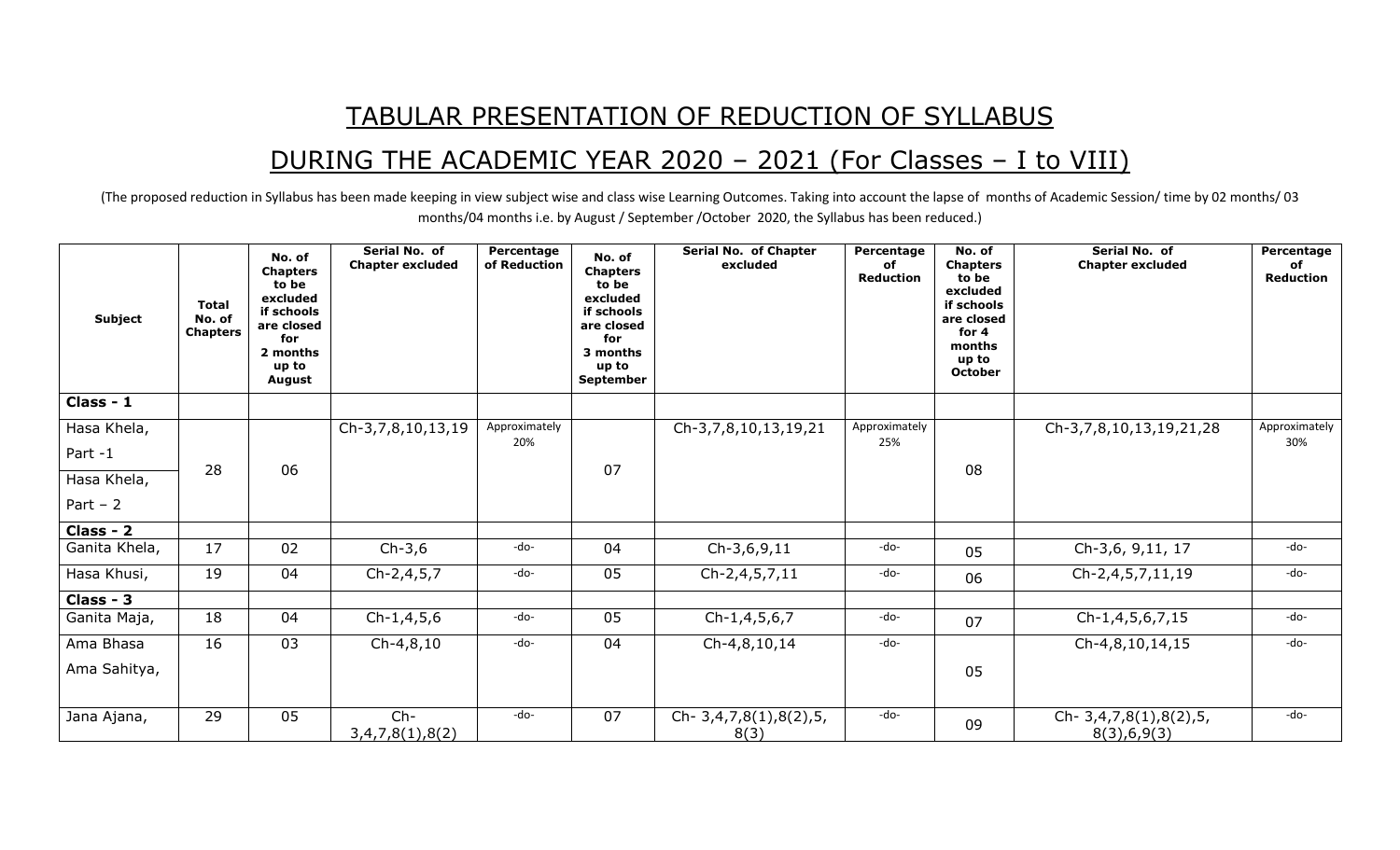| My English<br>Book              | 24              | 05              | Ch -3 of Unit - III,<br>Ch-2 & 3 of Unit -<br>IV, $Ch - 8 & 9$ of<br>Part -II | -do-   | 06 | Ch -3 of Unit - III, Ch-2<br>& 3 of Unit - IV, Ch - 8<br>& 9 of Part -II, Ch - 2 of<br>Part - III             | $-do-$ | 07                                                                                 | Ch -3 of Unit - III, Ch-2 & 3 of<br>Unit - IV, Ch - $8$ & 9 of Part -<br>II, $Ch - 2$ of Part - III, $Ch - 3$<br>of Part - III                      | -do- |
|---------------------------------|-----------------|-----------------|-------------------------------------------------------------------------------|--------|----|---------------------------------------------------------------------------------------------------------------|--------|------------------------------------------------------------------------------------|-----------------------------------------------------------------------------------------------------------------------------------------------------|------|
| Class - 4                       |                 |                 |                                                                               |        |    |                                                                                                               |        |                                                                                    |                                                                                                                                                     |      |
| Ganita<br>Kuhuka,               | 20              | 04              | $Ch-4, 2, 3, 5$                                                               | -do-   | 05 | Ch-4,2,3,5,20                                                                                                 | -do-   | 06                                                                                 | Ch-4,2,3,5,20,15                                                                                                                                    | -do- |
| Sahitya<br>Kalika,              | 15              | 02              | $Ch-5,8$                                                                      | -do-   | 03 | $Ch-5,8,12$                                                                                                   | -do-   | 04                                                                                 | Ch-5,8,12,14                                                                                                                                        | -do- |
| Ame O Ama<br>Paribesa,          | 26              | 05              | $Ch-$<br>3,4,8(3),9,9(3)                                                      | -do-   | 07 | $Ch-$<br>3,4,8(3),9,9(3),6,11(4)                                                                              | -do-   | 09                                                                                 | $Ch-$<br>3,4,8(3),9,9(3),6,11(4),7,11(5)                                                                                                            | -do- |
| My English<br>Book              | $\overline{13}$ | 02              | $Ch - 1 & 4$ of Part<br>$-$ II                                                | $-do-$ | 03 | $Ch - 1 & 4$ of Part - II,<br>Ch -05 of Part - II                                                             | -do-   | Follow-<br>up-<br>lesson of<br>the non-<br>deducted<br>lesson<br>may be<br>dropped | Ch - 1 & 4 of Part - II, Ch -05<br>of Part $-$ II,<br>Follow-up-lesson of the non-<br>deducted lesson may be<br>dropped                             | -do- |
| Class - 5<br>My English<br>Book | $\overline{12}$ | $\overline{02}$ | $Ch - 1$ of Part - I,<br>Ch-2 & follow-up-<br>lesson of Part - II             | -do-   | 03 | $Ch - 1$ of Part - I, $Ch-2$<br>& follow-up-lesson of<br>Part - II, Ch-3 & follow-<br>up-lesson of Part - II, | -do-   | 04                                                                                 | Ch - 1 of Part - I, Ch-2 &<br>follow-up-lesson of Part - II,<br>Ch-3 & follow-up-lesson of Part<br>- II, Ch-6 & follow-up-lesson of<br>Part $-$ II, | -do- |
| Ganita Dhara,                   | 21              | 04              | Ch-5,6,12,14                                                                  | -do-   | 05 | Ch-5,6,12,14,15                                                                                               | -do-   | 06                                                                                 | Ch-5,6,12,14,15,20                                                                                                                                  | -do- |
| Sahitya<br>Kusum,               | 17              | 02              | $Ch-2,9$                                                                      | -do-   | 03 | $Ch-2,9,12$                                                                                                   | -do-   | 04                                                                                 | Ch-2,9,12,14                                                                                                                                        | -do- |
| Paribesha<br>Bigyana,           | 22              | 03              | $Ch-3,5,20$                                                                   | -do-   | 05 | Ch-3,5,20,6,22                                                                                                | -do-   | 07                                                                                 | Ch-3,5,20,6,22,10,16                                                                                                                                | -do- |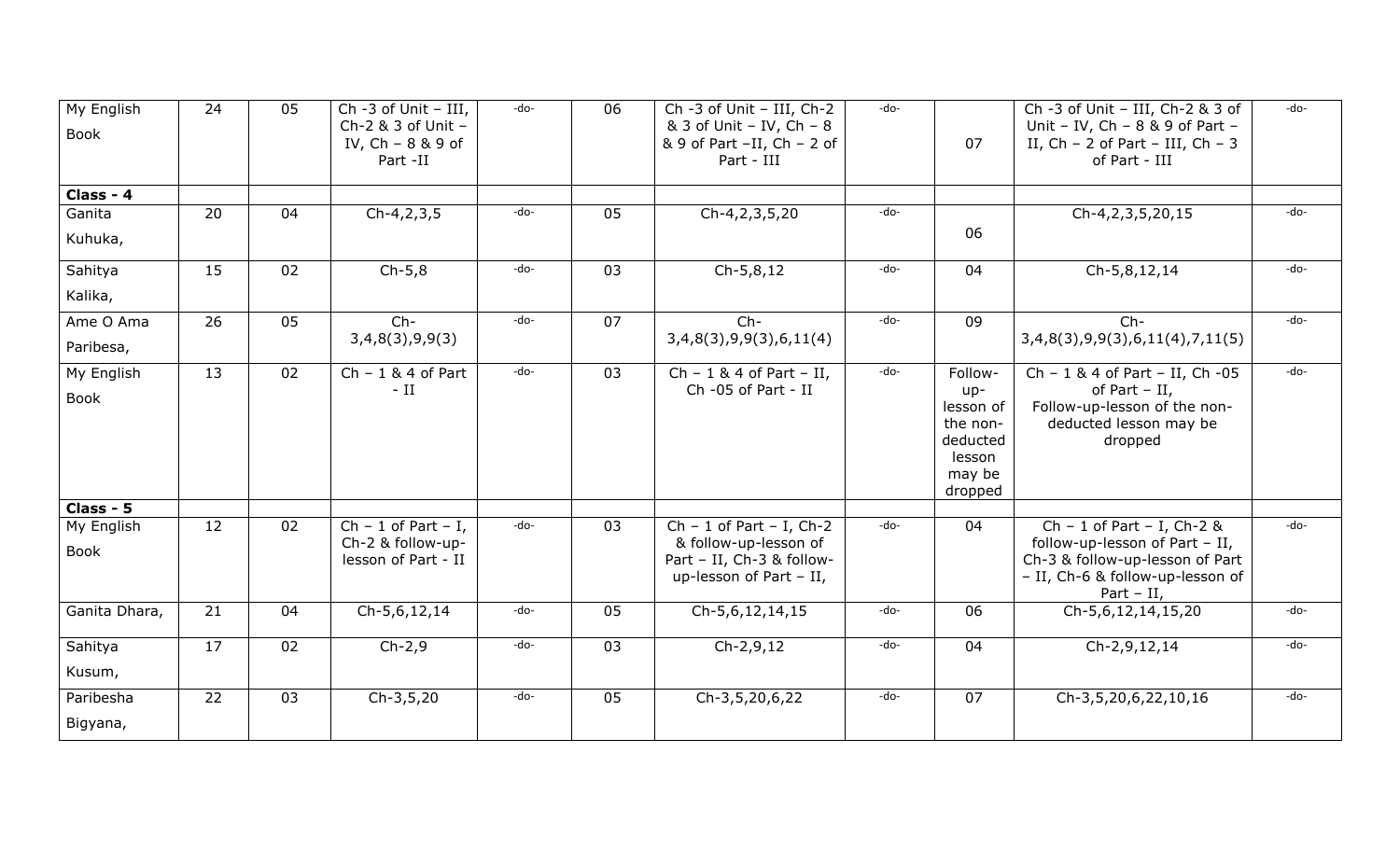| Class - $6$                     |                                                 |                                                                       |                                                                                                             |        |                                                                        |                                                                                                                                                           |      |                                                                                      |                                                                                                                                                                                                                                                                         |      |
|---------------------------------|-------------------------------------------------|-----------------------------------------------------------------------|-------------------------------------------------------------------------------------------------------------|--------|------------------------------------------------------------------------|-----------------------------------------------------------------------------------------------------------------------------------------------------------|------|--------------------------------------------------------------------------------------|-------------------------------------------------------------------------------------------------------------------------------------------------------------------------------------------------------------------------------------------------------------------------|------|
| Aama Sahitya                    | 17                                              | 02                                                                    | $Ch-4,5$                                                                                                    | -do-   | 03                                                                     | $Ch-4, 5, 7$                                                                                                                                              | -do- | 04                                                                                   | $Ch-4, 5, 7, 11$                                                                                                                                                                                                                                                        | -do- |
| My English<br><b>Book</b>       | 08                                              | 01                                                                    | Ch-4 of Part -II                                                                                            | -do-   | 02                                                                     | Ch-4 & 5 of Part -II                                                                                                                                      | -do- | Follow-<br>$up-$<br>lesson of<br>the non-<br>deducted<br>lesson<br>may be<br>dropped | Ch-4 & 5 of Part -II and all the<br>Follow-up-lesson of the non-<br>deducted lesson may be<br>dropped                                                                                                                                                                   | -do- |
| Meri Hindi                      | 28                                              | 06                                                                    | $Ch-$                                                                                                       | -do-   | 07                                                                     | $Ch-$                                                                                                                                                     | -do- | 08                                                                                   | Ch-10,11,12,13,19,20,23,16                                                                                                                                                                                                                                              | -do- |
| Kitab                           |                                                 |                                                                       | 10, 11, 12, 13, 19, 20                                                                                      |        |                                                                        | 10, 11, 12, 13, 19, 20, 23                                                                                                                                |      |                                                                                      |                                                                                                                                                                                                                                                                         |      |
| Bhugola                         | 07                                              | 01                                                                    | $Ch-2$                                                                                                      | -do-   | 02                                                                     | $Ch-2,7$                                                                                                                                                  | -do- | 03                                                                                   | $Ch-2,7,7(1)$                                                                                                                                                                                                                                                           | -do- |
| Bhasa Kalika                    | 24                                              | 05                                                                    | $Ch-$<br>11, 12, 15, 17, 23                                                                                 | -do-   | 06                                                                     | Ch-11,12,15,17,23,19                                                                                                                                      | -do- | 07                                                                                   | Ch-11,12,15,17,23,19,24                                                                                                                                                                                                                                                 | -do- |
| Ganita                          | $\overline{13}$                                 | 02                                                                    | $Ch-6,8$                                                                                                    | $-do-$ | 03                                                                     | $Ch-6, 8, 10$                                                                                                                                             | -do- | 04                                                                                   | Ch-6,8,10,12                                                                                                                                                                                                                                                            | -do- |
| Bigyana                         | $\overline{18}$                                 | $\overline{03}$                                                       | $Ch-10, 11, 14$                                                                                             | $-do-$ | 04                                                                     | $Ch-10, 11, 14, 17$                                                                                                                                       | -do- | 05                                                                                   | $Ch-10, 11, 14, 17, 18$                                                                                                                                                                                                                                                 | -do- |
| Itihas O<br>Rajaniti<br>Bigyana | History-<br>10<br>Political<br>Science<br>$-04$ | History-<br>01<br>Political<br>Science<br>$-01$<br>(ପରିବାର,<br>ବଂଶ୍,) | History-Ch-<br>8(ଚନ୍ଦ୍ରଗୁସ୍ତ ମୌର୍ଯ୍ୟ ,<br>ବିନ୍ଦୁସାର)<br>Political Science -<br>Ch- 1 (ପରିବାର, <b>ବଂଶ,</b> ) | -do-   | History -<br>02<br>Political<br>Science -<br>01<br>(ପରିବାର,<br>ବଂଶ୍ୱ,) | History-Ch-8(ଚନ୍ଦ୍ରଗୁପ୍ତ<br>ମୌର୍ଯ୍ୟ , ବିନ୍ଦୁସାର),<br>Ch -9(ସକ ମାନଙ୍କର ଶାସନ<br>କୁଶାଣ ରଜତ୍ୱ Pg 65-70)<br>Political Science - Ch-1<br>(ପରିବାର, <b>ବଂଶ,</b> ) | -do- | History -<br>03<br>Political<br>Science<br>$-02$                                     | History-Ch-8(ଚନ୍ଦ୍ରଗୁସ୍ତ ମୌର୍ଯ୍ୟ ,<br>ବିନ୍ଦୁସାର),Ch - ୨(ସକ ମାନଙ୍କର ଶାସନ<br>କୁଶାଣ ରଜତ୍ୱ Pg 65-70), Ch - $10(1)$<br>ପ୍ରଥମ ଚନ୍ଦ୍ରଗୁସ୍ତ ,ସମୁଦ୍ରଗୁସ୍ତ ,ହିତୀୟ<br>ଚନ୍ଦ୍ରଗୃସ୍ତ 2 ପଲ୍ଲବ ବଂଶ ,ଚାଲୁକ୍ୟ<br>ବଂଶ,ବର୍ଦ୍ଧନ ବଂଶ )<br>Political Science - Ch- 1 (ପରିବାର,<br>ବଂଶ,), Ch - 4 | -do- |
| Class - 7<br>Sahitya            | $\overline{22}$                                 | 03                                                                    | $Ch-2,4,8$                                                                                                  | -do-   | 05                                                                     | Ch-2,4,8,9,11                                                                                                                                             | -do- | 06                                                                                   | Ch-2,4,8,9,11,14                                                                                                                                                                                                                                                        | -do- |
| Sourabha                        |                                                 |                                                                       |                                                                                                             |        |                                                                        |                                                                                                                                                           |      |                                                                                      |                                                                                                                                                                                                                                                                         |      |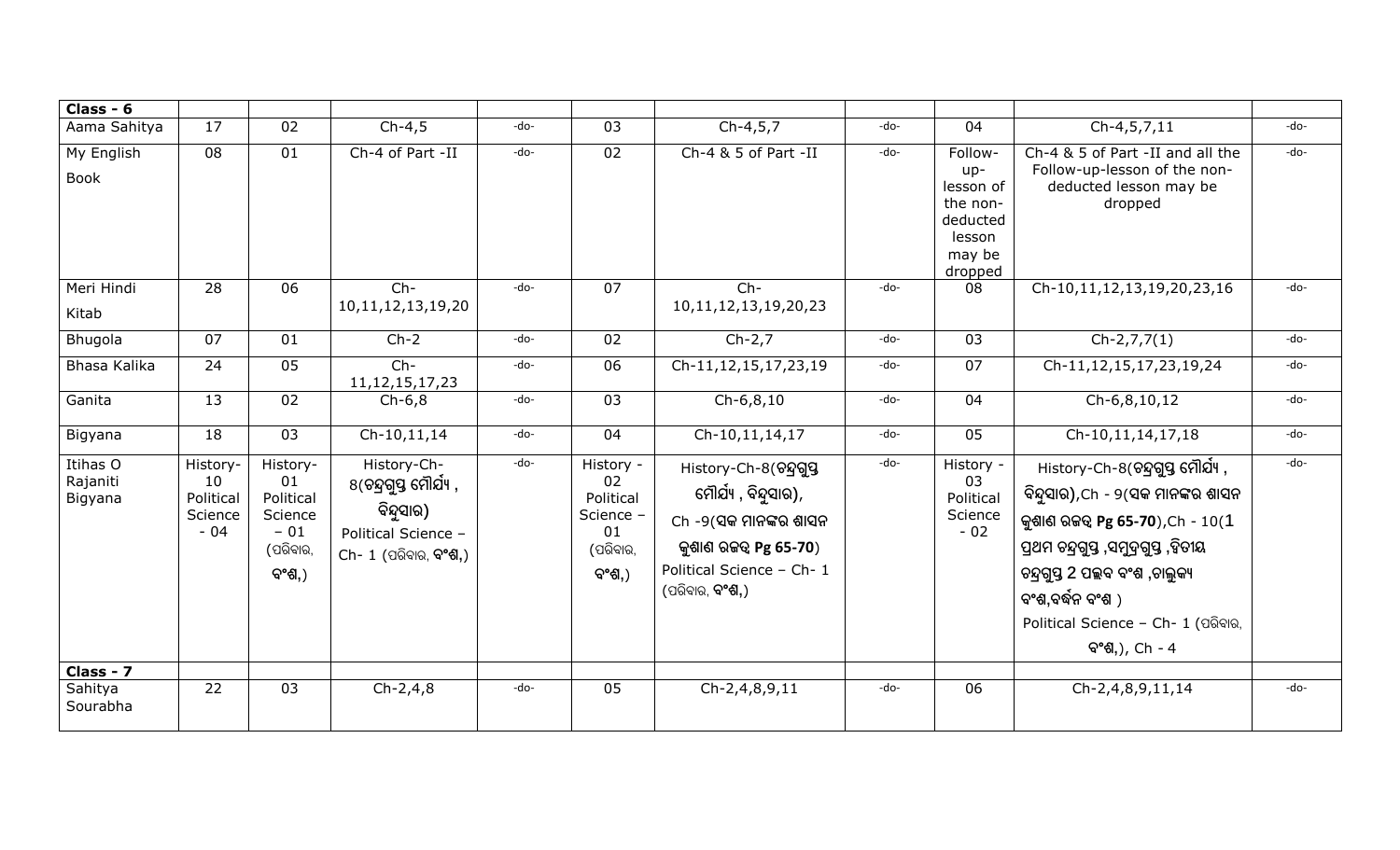| English Reader                  | 11                                                | 02             | Ch-3 of Part $-I$ ,<br>$Ch - 2 &$ its<br>follow-up-lesson<br>of Part - II                                                    | -do- | 03              | Ch-3 of Part $-I$ , Ch - 2 &<br>7 and its follow-up-<br>lesson of Part $-$ II,                                              | -do- | 04                        | Ch-3 of Part $-I$ , Ch - 2 & 7 and<br>its follow-up-lesson of Part - II,<br>Ch-8 & its follow-up lesson of<br>Part -II   | -do- |
|---------------------------------|---------------------------------------------------|----------------|------------------------------------------------------------------------------------------------------------------------------|------|-----------------|-----------------------------------------------------------------------------------------------------------------------------|------|---------------------------|--------------------------------------------------------------------------------------------------------------------------|------|
| Ganita                          | 12                                                | 02             | $Ch-6, 11$                                                                                                                   | -do- | 03              | $Ch-6, 11, 12$                                                                                                              | -do- | 04                        | $Ch-6, 11, 12, 10$                                                                                                       | -do- |
| Bigyana                         | 17                                                | 03             | Ch-8,11,15,                                                                                                                  | -do- | 04              | Ch-8,11,15,13                                                                                                               | -do- | 05                        | Ch-8,11,15,13,16                                                                                                         | -do- |
| Bhasa Kalika                    | 21                                                | 04             | $Ch-9, 10, 21(1), 16$                                                                                                        | -do- | 05              | Ch-9,10,21(1),16,17                                                                                                         | -do- | 06                        | Ch-9,10,21(1),16,17,21(2)                                                                                                | -do- |
| Bhugola                         | 07                                                | 01             | $Ch-4$                                                                                                                       | -do- | 02              | $Ch-4,5$                                                                                                                    | -do- | $02$ and<br>chapter<br>06 | Ch-4,5,6 (ମାନବୀୟ -ପରିବେଶ<br>କନବସତି, ପରିବହନ ଓ ଯୋଗାଯୋଗ<br>$(T\P - \Gamma)$ Required)                                       | -do- |
| Itihas O<br>Rajaniti<br>Bigyana | History<br>$-07$<br>Political<br>Science<br>$-04$ | History-<br>02 | History-Ch-1 (ନୂତନ<br>ଧର୍ମ ଓ ଆଧ୍ୟାତ୍ମିକ<br>ଗୋଷୀର ସୃଷ୍ଟି),Ch-3<br>(ମୋଗଲ ଶାସକ ମାନଙ୍କ<br>ଅନ୍ୟ ଶାସକ ମାନଙ୍କ<br>ସହ ସମ୍ପର୍କ(56-59)) | -do- | History -<br>02 | History-Ch-1 (ନୃତନ ଧର୍ମ ଓ<br>ଆଧ୍ୟାତ୍ମିକ ଗୋଷ୍ଠୀର ସୃଷ୍ଟି),Ch-3<br>(ମୋଗଲ ଶାସକ ମାନଙ୍କ ଅନ୍ୟ<br>ଶାସକ ମାନଙ୍କ ସହ ସମ୍ପର୍କ(56-<br>59) | -do- | History -<br>02           | History-Ch-1 (ନୃତନ ଧର୍ମ ଓ ଆଧ୍ୟାତ୍ମିକ<br>ଗୋଷ୍ଠୀର ସୃଷ୍ଟି),Ch-3 (ମୋଗଲ ଶାସକ<br>ମାନଙ୍କ ଅନ୍ୟ ଶାସକ ମାନଙ୍କ ସହ<br>ସମ୍ପର୍କ(56-59)) | -do- |
| Meri Hindi<br>Pustak            | 13                                                | 02             | $Ch-10,11$                                                                                                                   | -do- | 03              | Ch-10,11,12                                                                                                                 | -do- | 04                        | Ch-10,11,12,13                                                                                                           | -do- |
| Class - 8                       |                                                   |                |                                                                                                                              |      |                 |                                                                                                                             |      |                           |                                                                                                                          |      |
| Sahityeeka                      | 15                                                | 03             | $Ch-2, 5, 9$                                                                                                                 | -do- | 04              | $Ch-2, 5, 9, 12$                                                                                                            | -do- | 05                        | Ch-2,5,9,12,15                                                                                                           | -do- |
| Sarala Sahitya                  | 13                                                | 03             | $Ch-2,7,5$                                                                                                                   | -do- | 04              | Ch-2,7,5,9                                                                                                                  | -do- | 05                        | Ch-2,7,5,9,11                                                                                                            | -do- |
| Ama Odia<br>Byakaran            | 05                                                | Chapter<br>01  | $Ch - 1(1.1)$                                                                                                                | -do- | Chapter<br>01   | Ch $-1$ $(1.1)$ , $(1.2)$                                                                                                   | -do- | Chapter<br>01             | Ch $-1$ $(1.1)$ , $(1.2)$                                                                                                | -do- |
| A New Approach<br>to English    | 11                                                | 02             | Ch-1 of Part $-I$ ,<br>$Ch - 1 &$ its<br>follow-up-lesson<br>of Part - II                                                    | -do- | 03              | Ch-1 of Part $-I$ , Ch - 1<br>&5 & its follow-up-lesson<br>of Part $-$ II,                                                  | -do- | 04                        | Ch-1 of Part $-I$ , Ch - 1 & 5 & its<br>follow-up-lesson of Part - II,<br>Ch- 7 & its follow-up-lesson of<br>Part - II   | -do- |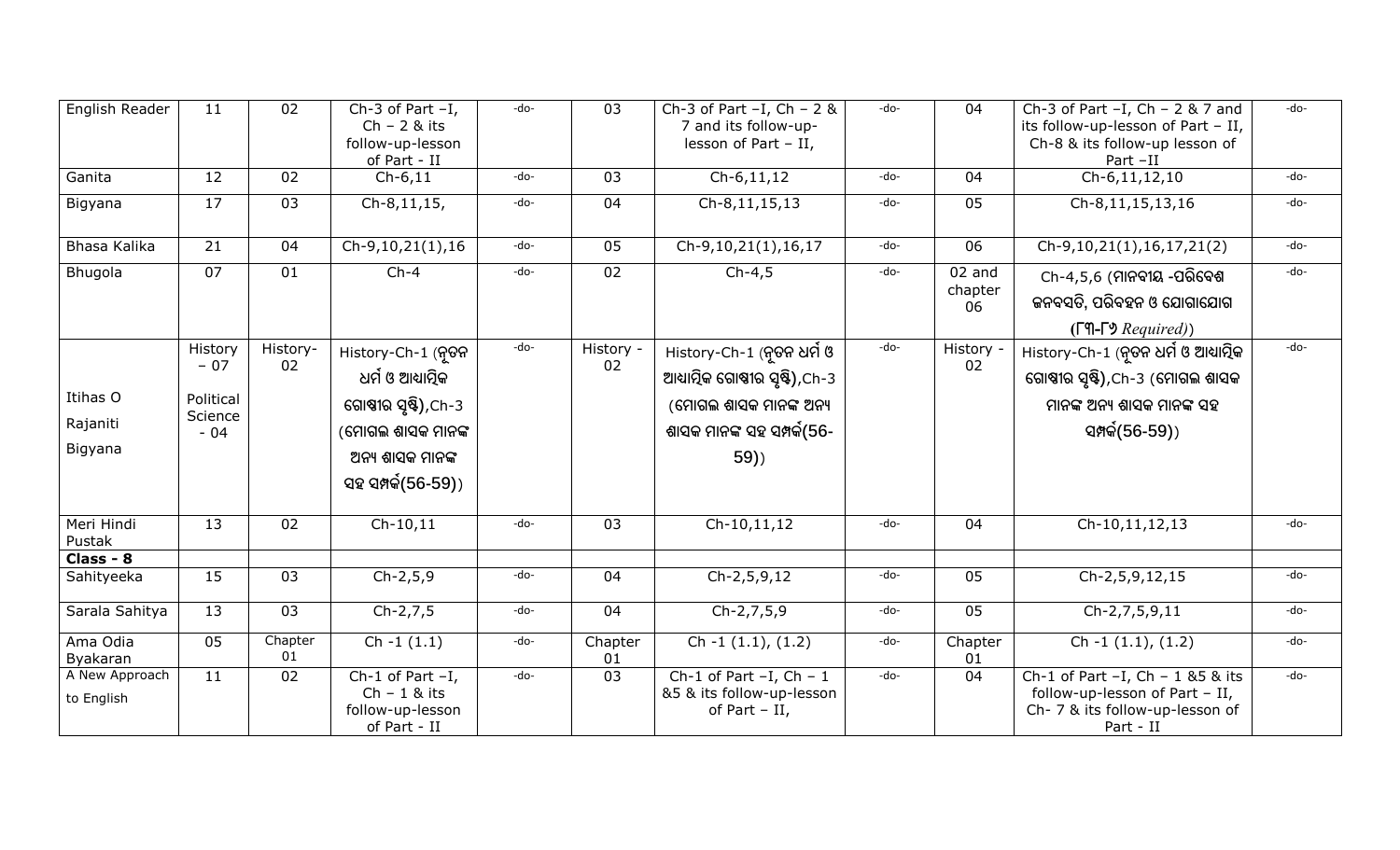| <b>Stories Past</b><br>and Present | 07                                                | 01                                                          | Ch-4 and its<br>follow-up-lesson<br>of Part-II                                                                 | -do-   | 02                                                          | Ch-4 & 5 and its follow-<br>up-lesson Part -II                                                                                                 | -do- | Follow-<br>up-<br>lesson of<br>the non-<br>deducted<br>lesson<br>may be<br>dropped | Ch-4 & 5 and its follow-up-<br>lesson Part -II, Follow-up-<br>lesson of the non-deducted<br>lesson may be dropped                                                                    | -do-   |
|------------------------------------|---------------------------------------------------|-------------------------------------------------------------|----------------------------------------------------------------------------------------------------------------|--------|-------------------------------------------------------------|------------------------------------------------------------------------------------------------------------------------------------------------|------|------------------------------------------------------------------------------------|--------------------------------------------------------------------------------------------------------------------------------------------------------------------------------------|--------|
| Sarala Ganita<br>(Bija Ganita)     | 10                                                | 02                                                          | $Ch-8,9$                                                                                                       | -do-   | 02                                                          | $Ch-8,9$                                                                                                                                       | -do- | 02 and<br>01(Some<br>Parts)<br>and Ch-<br>2(2.1)<br>2.8)                           | Ch-8,9, Ch-2 (2.1 to 2.8)                                                                                                                                                            | $-do-$ |
| Sarala Ganita<br>(Jyamiti)         | 05                                                | 02<br>$Ch-2$<br>$(2.1$ to<br>$2.3$ ), Ch-<br>4(4.1)<br>4.2) | $\overline{Ch-2}$ (2.1 to 2.3),<br>Ch- 4 (4.1 to 4.2)                                                          | $-do-$ | 02<br>$Ch-2(2.1)$<br>to $2.3$ ),<br>$Ch-4$<br>(4.1)<br>4.2) | Ch-2 (2.1 to 2.3), Ch-4<br>$(4.1 \text{ to } 4.2)$                                                                                             | -do- | 02<br>$Ch-2$<br>(2.1)<br>$2.3$ ), Ch-<br>4(4.1)<br>4.2)                            | Ch-2 (2.1 to 2.3), Ch- 4 (4.1 to<br>4.2)                                                                                                                                             | $-do-$ |
| Bigyan                             | 18                                                | 04                                                          | $Ch - 5, 7, 15, 13$                                                                                            | -do-   | 05                                                          | $Ch - 5, 7, 15, 13, 9$                                                                                                                         | -do- | 06                                                                                 | $Ch - 5,7,15,13,9,18$                                                                                                                                                                | -do-   |
| Bhugola                            | 05                                                | 01                                                          | $Ch-2$ (ଭୂ $-$ ସମ୍ବଳ,<br>ଜଳ ସମ୍ବଳ, ପ୍ରାକୃତିକ<br>ଉଦ୍ଭିଦ ଓ ବନ୍ୟାପ୍ରାଣୀ,<br>ଖଣିଜ ଓ ଶକ୍ତି ସମ୍ବଳ)                   | $-do-$ | $\overline{01}$                                             | Ch-2 (ଭୂ – ସମ୍ବଳ, ଜଳ ସମ୍ବଳ,<br>ପ୍ରାକୃତିକ ଉଦ୍ଭିଦ ଓ ବନ୍ୟାପ୍ରାଣୀ,<br>ଖଣିକ ଓ ଶକ୍ତି ସମ୍ବଳ)                                                          | -do- | 02                                                                                 | Ch-2 (ଭୂ – ସମ୍ବଳ, ଜଳ ସମ୍ବଳ, ପ୍ରାକୃତିକ<br>ଉଦ୍ଭିଦ ଓ ବନ୍ୟାତ୍ପାଣୀ, ଖଣିଜ ଓ ଶକ୍ତି<br>ସମ୍ବଳ) , Ch - 5                                                                                       | -do-   |
| Itihas O<br>Rajaniti<br>Bigyan     | History<br>$-06$<br>Political<br>Science<br>$-04$ | History -<br>01<br>Political<br>Science -<br>01             | History - $Ch - 05$<br>$\{1.\allowbreak$ ଭାରତୀୟ<br>କାତୀୟତାବାଦ ବିକାଶର<br>କାରଣ ଠାରୁ ଭାରତୀୟ<br>କାତୀୟ କଂଗ୍ରେସ ଯାଏଁ | -do-   | History -<br>01                                             | History - Ch - $05$<br>$\{1.\allowbreak$ ଭାରତୀୟ ଜାତୀୟତାବାଦ<br>ବିକାଶର କାରଣ ଠାରୁ ଭାରତୀୟ<br>କାତୀୟ କଂଗ୍ରେସ ଯାଏଁ (୩୯ ରୁ<br>86)<br>2. ଜାତୀୟ କଂଗ୍ରେସର | -do- | History<br>02<br>Political<br>Science<br>$-01$                                     | History - Ch - 05 $\{1.\text{କାରତୀୟ$<br>କାତୀୟତାବାଦ ବିକାଶର କାରଣ ଠାରୁ<br>ଭାରତୀୟ ଜାତୀୟ କଂଗ୍ରେସ ଯାଏଁ (୩୯ ରୁ<br>86)<br>2. ଜାତୀୟ କଂଗ୍ରେସର ପ୍ରାରୟକାଳୀନ<br>ଅନ୍ୟାନ୍ୟ ଅଧିବେଶନ (୪୩ ରୁ ୪୪)}, Ch- | -do-   |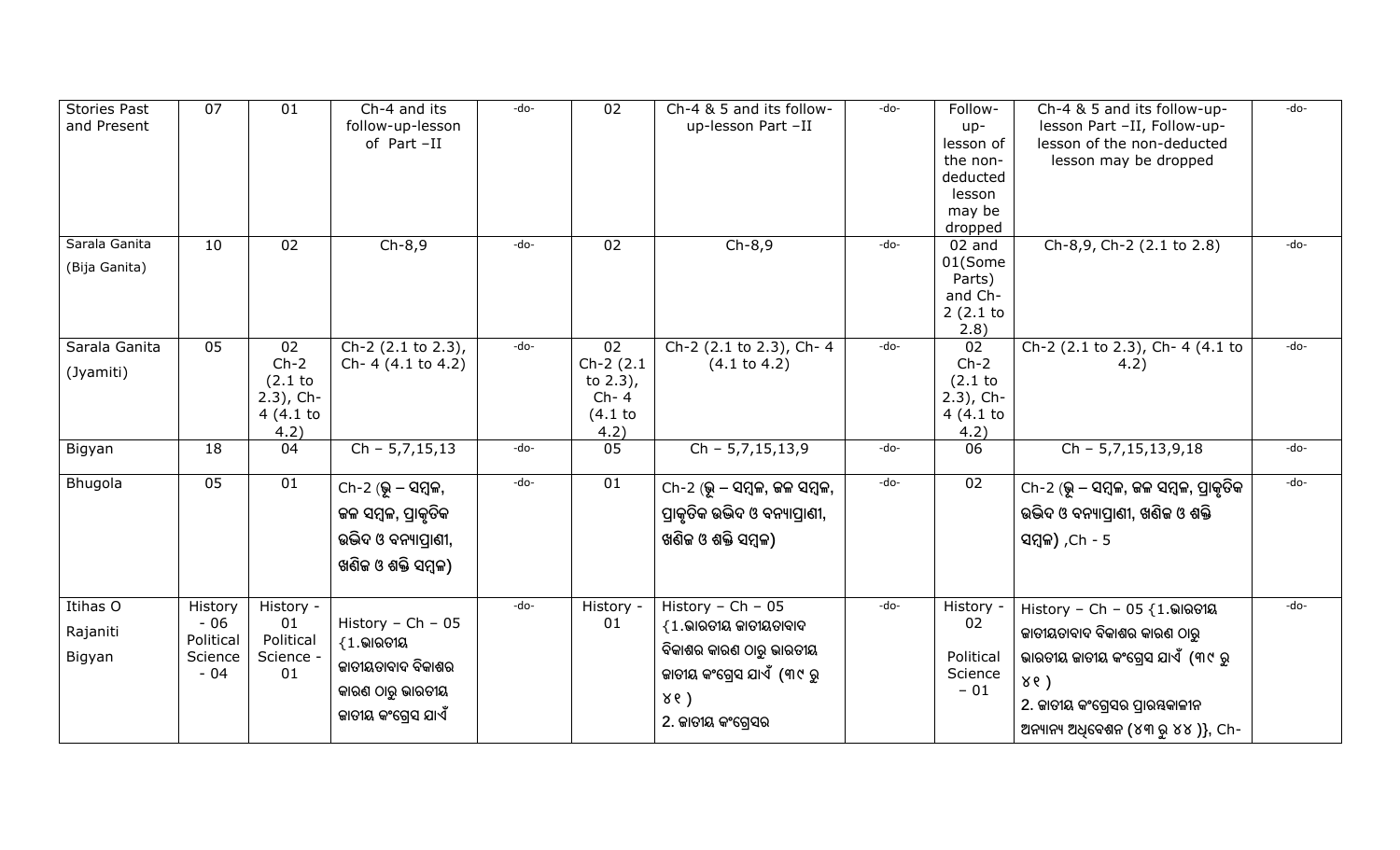|                          |    |                                                                               | (୩୯ ରୁ ୪୧ )<br>2. ଜାତୀୟ କଂଗ୍ରେସର<br>ପ୍ରାରୟକାଳୀନ ଅନ୍ୟାନ୍ୟ<br>ଅଧିବେଶନ (୪୩ ରୁ ୪୪<br>) |      |                                                                                                      | ପ୍ରାରୟକାଳୀନ ଅନ୍ୟାନ୍ୟ ଅଧିବେଶନ<br>(୪୩ ରୁ ୪୪ )}, Ch-<br>06(ଆମେରିକା ଓ ଇଉରୋପ<br>ରେ ଜାତୀୟତବାଦୀ ଆନ୍ଦୋଳନ ଓ<br>ବିପୁବ) |      |                                                                                                                         | 06(ଆମେରିକା ଓ ଇଭରୋପ ରେ<br>କାତୀୟତବାଦୀ ଆନ୍ଦୋଳନ ଓ ବିପୁବ)<br>Political Science - Ch -3 |      |
|--------------------------|----|-------------------------------------------------------------------------------|------------------------------------------------------------------------------------|------|------------------------------------------------------------------------------------------------------|--------------------------------------------------------------------------------------------------------------|------|-------------------------------------------------------------------------------------------------------------------------|-----------------------------------------------------------------------------------|------|
| Nai Hindi<br>Bharati     | 13 | 02                                                                            | $Ch-8,9$                                                                           | -do- | 03                                                                                                   | Ch-8,9,10                                                                                                    | -do- | 04                                                                                                                      | Ch-8,9,10,13                                                                      | -do- |
| Sarala Hindi<br>Byakaran | 05 | Chapter<br>03<br>excluded<br>and<br>chapter<br>02 some<br>portion<br>excluded | $Ch-2,3$                                                                           | -do- | Chapter<br>$03$ and<br>chapter<br>04<br>excluded<br>and<br>chapter<br>02 some<br>portion<br>excluded | $Ch-2,3,4$                                                                                                   | -do- | Chapter<br>03 and<br>chapter<br>04<br>excluded<br>and<br>chapter<br>02 and<br>chapter<br>05 some<br>portion<br>excluded | $Ch-2,3,4,5,5(1)$                                                                 | -do- |
| Bhasha<br>Souravam       | 18 | 04                                                                            | Ch- 4,7,8,9                                                                        | -do- | 05                                                                                                   | Ch- 4,7,8,9,13                                                                                               | -do- | 06                                                                                                                      | Ch- 4,7,8,9,13,18                                                                 | -do- |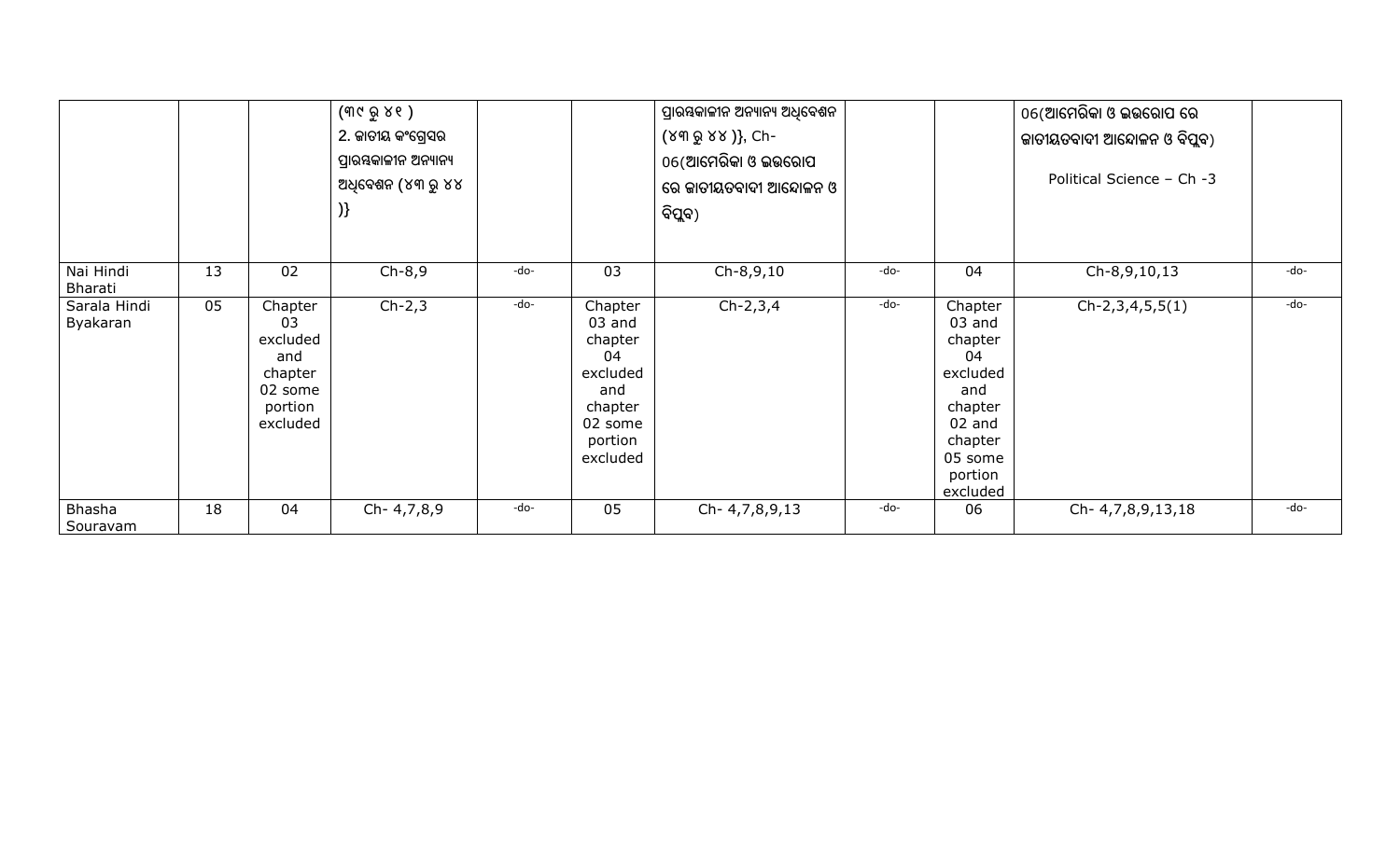## Urdu

| <b>Subject</b>                              | <b>Total No.</b><br>of<br><b>Chapters</b> | <b>No. of Chapters</b><br>to be excluded<br>if schools are<br>closed for<br>2 months up to<br><b>August</b> | Serial No. of<br>Chapter<br>excluded                                      | Percentage<br>of Reduction | <b>No. of Chapters to</b><br>be excluded if<br>schools are closed<br>for<br>3 months up to<br><b>September</b> | Serial No. of<br>Chapter<br>excluded                                                                                                                  | Percentage<br>of Reduction | <b>No. of Chapters to</b><br>be excluded if<br>schools are closed<br>for 4 months up<br>to<br><b>October</b> | Serial No. of<br>Chapter<br>excluded                                                                                                                                                                                  | <b>Percentage of</b><br><b>Reduction</b> |
|---------------------------------------------|-------------------------------------------|-------------------------------------------------------------------------------------------------------------|---------------------------------------------------------------------------|----------------------------|----------------------------------------------------------------------------------------------------------------|-------------------------------------------------------------------------------------------------------------------------------------------------------|----------------------------|--------------------------------------------------------------------------------------------------------------|-----------------------------------------------------------------------------------------------------------------------------------------------------------------------------------------------------------------------|------------------------------------------|
| Class - 1                                   |                                           |                                                                                                             |                                                                           |                            |                                                                                                                |                                                                                                                                                       |                            |                                                                                                              |                                                                                                                                                                                                                       |                                          |
| Hasa Khela, Part -1<br>Hasa Khela, Part - 2 | 28                                        | 04                                                                                                          | Khel<br>Tamasha, Tho<br>Tha, Gaye Ki<br>Talash, Kele<br>Khane ka<br>Mazza | Approximately<br>20%       | 06                                                                                                             | Khel Tamasha,<br>Tho Tha, Gaye<br>Ki Talash, Kele<br>Khane ka<br>Mazza,<br>Dekihye aur<br>Kahiyeye,<br><b>Bhago Bhago</b><br>Zameen Phat<br>Gayee Hai | Approximately<br>25%       | 10                                                                                                           | Khel Tamasha,<br>Tho Tha, Gaye<br>Ki Talash, Kele<br>Khane ka<br>Mazza, Dekihye<br>aur Kahiyeye,<br>Bhago Bhago<br>Zameen Phat<br>Gayee Hai,<br>Munni Gayee<br>Thi Bazar,<br>Deemak,<br>Cricket Ka Khel,<br>Itna Bada | Approximately<br>30%                     |
| Class - 2                                   |                                           |                                                                                                             |                                                                           |                            |                                                                                                                |                                                                                                                                                       |                            |                                                                                                              |                                                                                                                                                                                                                       |                                          |
| Hasa Khusi,                                 | 19                                        | 03                                                                                                          | Hamd, Pyare<br>Rasool<br>(SAWS), Ilm<br>Hasil Karo                        | -do-                       | 05                                                                                                             | Hamd, Pyare<br>Rasool (SAWS),<br>Ilm Hasil Karo,<br>Chaliye Gaon<br>se Sahar ki<br>Taraf, Pyari<br>Urdu                                               | -do-                       | 07                                                                                                           | Hamd, Pyare<br>Rasool (SAWS),<br>Ilm Hasil Karo,<br>Chaliye Gaon<br>se Sahar ki<br>Taraf, Pyari<br>Urdu, Ped<br>Lagao, Simtein                                                                                        | -do-                                     |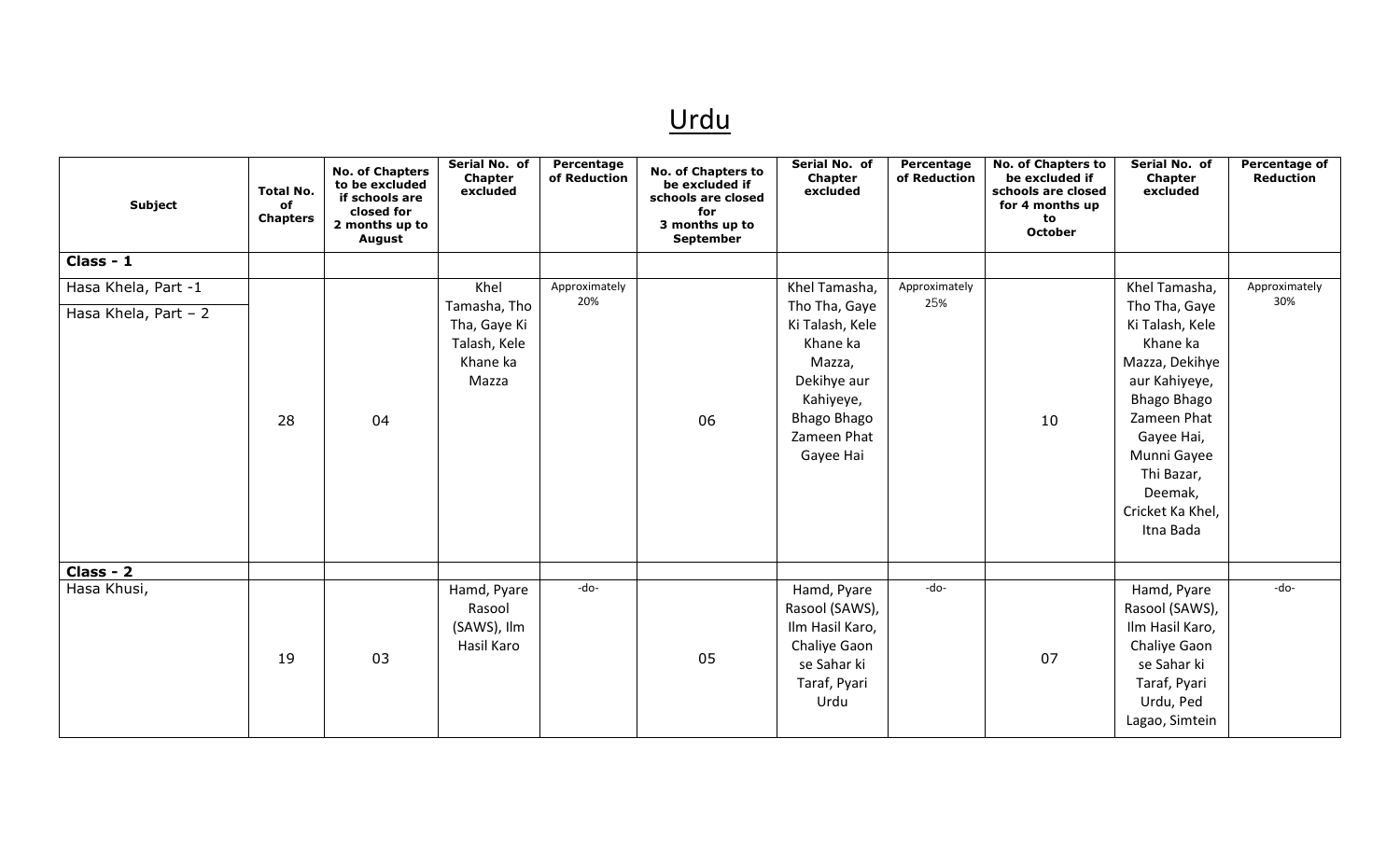| Class - 3    |    |    |                                                                                                                   |    |                                                                                                                                               |      |    |                                                                                                                                                                                        |      |
|--------------|----|----|-------------------------------------------------------------------------------------------------------------------|----|-----------------------------------------------------------------------------------------------------------------------------------------------|------|----|----------------------------------------------------------------------------------------------------------------------------------------------------------------------------------------|------|
| Dilkhus Urdu | 19 | 04 | -do-<br>Hamd, Naat<br>-e- Paak,<br>Humare<br>Pyare Nabi Ki<br>Zindagi, Maza<br>di Azadi-Dr.<br><b>Ekram Rasul</b> | 06 | Hamd, Naat-<br>e- Paak,<br>Humare Pyare<br>Nabi Ki<br>Zindagi, Maza<br>di Azadi-Dr.<br>Ekram Rasul,<br>Television,<br>Nandan Kanan<br>Ki Sair | -do- | 07 | Hamd, Naat-<br>e- Paak,<br>Humare Pyare<br>Nabi Ki Zindagi,<br>Maza di Azadi-<br>Dr. Ekram<br>Rasul,<br>Television,<br>Nandan Kanan<br>Ki Sair, Urdu Ke<br>Azim Kalamkar-<br>Malik Ram | -do- |
| Class - 4    |    |    |                                                                                                                   |    |                                                                                                                                               |      |    |                                                                                                                                                                                        |      |
| Dilkhus Urdu | 14 | 03 | -do-<br>Rahm Dil<br>Nabi<br>(SAWS),<br>Meri Dharti,<br>Ghost-E-<br>Azam                                           | 04 | Rahm Dil<br>Nabi (SAWS),<br>Meri Dharti,<br>Ghost-E-<br>Azam,<br>Muzahid Azad<br>Moulana Md.<br>Zahoor                                        | -do- | 05 | Rahm Dil Nabi<br>(SAWS), Meri<br>Dharti, Ghost-<br>E-Azam,<br>Muzahid Azad<br>Moulana Md.<br>Zahoor, Galellio<br>Eik Mashoor<br>Scienedaan                                             | -do- |
| Class - 5    |    |    |                                                                                                                   |    |                                                                                                                                               |      |    |                                                                                                                                                                                        |      |
| Dilkhus Urdu | 16 | 03 | -do-<br>Shaitan ka<br>Sukun, Urdu<br>Zuban, Rasool<br>Allah ka<br>Janwaron se<br>Rahm Karam<br>ka Mamla           | 05 | Shaitan ka<br>Sukun, Urdu<br>Zuban, Rasool<br>Allah ka<br>Janwaron se<br>Rahm Karam<br>ka Mamla,<br>Garam Hua Ki<br>Lahar, Ilm ki<br>Ahmiyat  | -do- | 06 | Shaitan ka<br>Sukun, Urdu<br>Zuban, Rasool<br>Allah ka<br>Janwaron se<br>Rahm Karam ka<br>Mamla, Garam<br>Hua Ki Lahar,<br>Ilm ki Ahmiyat,<br>Door Andesh                              | -do- |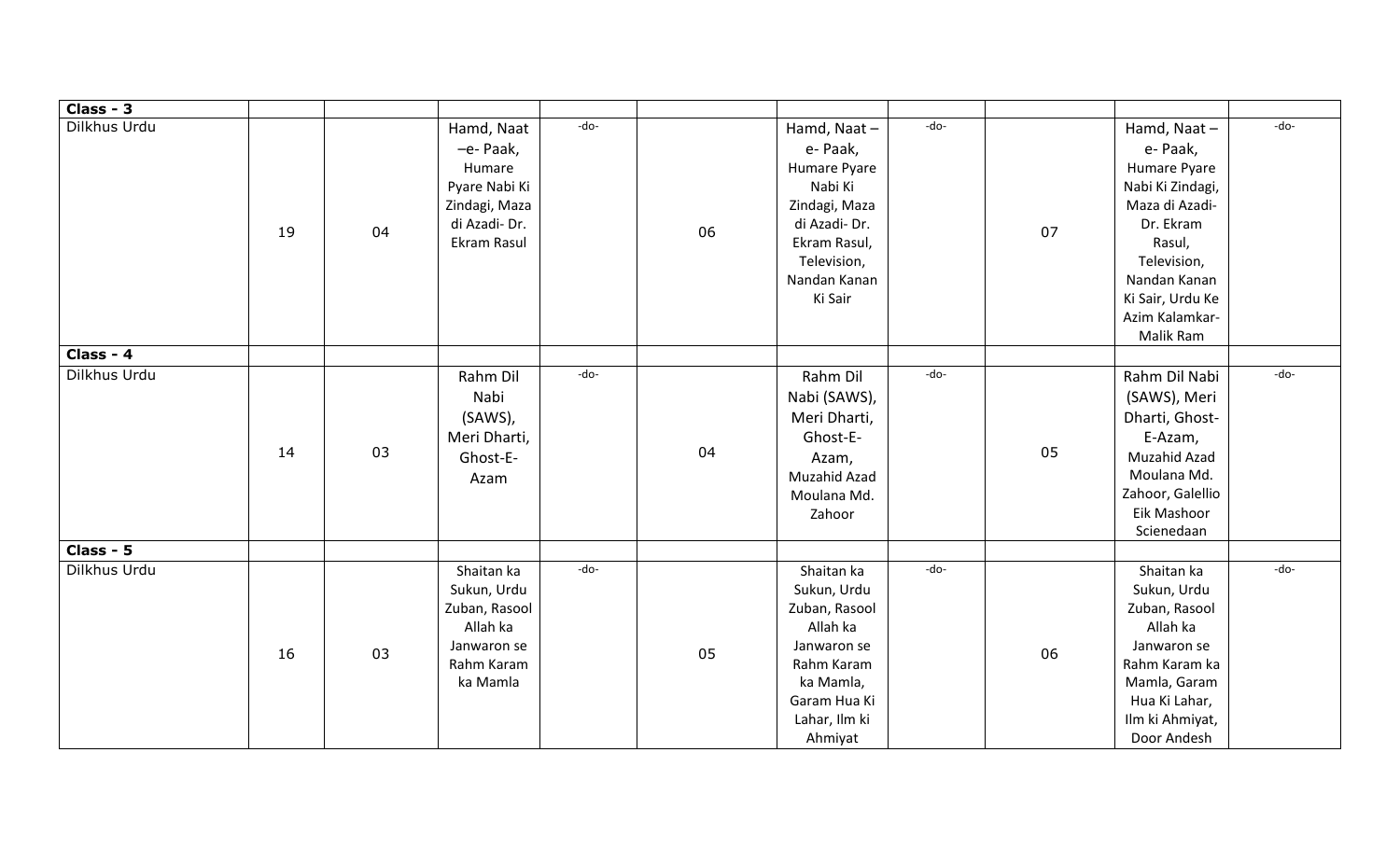| Class - 6       |    |    |                                                                                           |        |    |                                                                                                                                                          |        |    |                                                                                                                                                                                                                |      |
|-----------------|----|----|-------------------------------------------------------------------------------------------|--------|----|----------------------------------------------------------------------------------------------------------------------------------------------------------|--------|----|----------------------------------------------------------------------------------------------------------------------------------------------------------------------------------------------------------------|------|
| Dilkhus Urdu    | 18 | 03 | Mahol aur<br>Jungle,<br>Salakhon Ke<br>Peechey,<br>Hazrat<br>Maoulana<br>Mohamad<br>Ismal | -do-   | 05 | Mahol aur<br>Jungle,<br>Salakhon Ke<br>Peechey,<br>Hazrat<br>Maoulana<br>Mohamad<br>Ismal, Sama-<br>e-Mehfil,<br>Hindustan ki<br>Khillaye<br>Kamiyabiyan | -do-   | 07 | Mahol aur<br>Jungle,<br>Salakhon Ke<br>Peechey,<br>Hazrat<br>Maoulana<br>Mohamad<br>Ismal, Sama-<br>e-Mehfil,<br>Hindustan ki<br>Khillaye<br>Kamiyabiyan,<br>Machine<br>Aadmi Nahin,<br>Chamakne<br>wale Jugnu | -do- |
| Dilkhus Persian | 10 | 02 | Naat-e-<br>Paak,<br>Murakab<br>Ezafi ke<br>Jumley                                         | $-do-$ | 03 | Naat-e-<br>Paak,<br>Murakab<br>Ezafi ke<br>Jumley,<br>Murakab<br>Tausifi - Sefat<br>-o- Mousuf                                                           | $-do-$ | 03 | Naat-e-Paak,<br>Murakab Ezafi<br>ke Jumley,<br>Murakab<br>Tausifi - Sefat<br>-o- Mousuf                                                                                                                        | -do- |
| Class - 7       |    |    |                                                                                           |        |    |                                                                                                                                                          |        |    |                                                                                                                                                                                                                |      |
| Dilkhus Urdu    | 20 | 03 | Aisi Zameen<br>Kahan Hai,<br>Naat, Rasool<br>Allah<br>(SAWS) ka                           | -do-   | 05 | Aisi Zameen<br>Kahan Hai,<br>Naat, Rasool<br>Allah (SAWS)<br>ka Bachon se                                                                                | -do-   | 06 | Aisi Zameen<br>Kahan Hai,<br>Naat, Rasool<br>Allah (SAWS)<br>ka Bachon se                                                                                                                                      | -do- |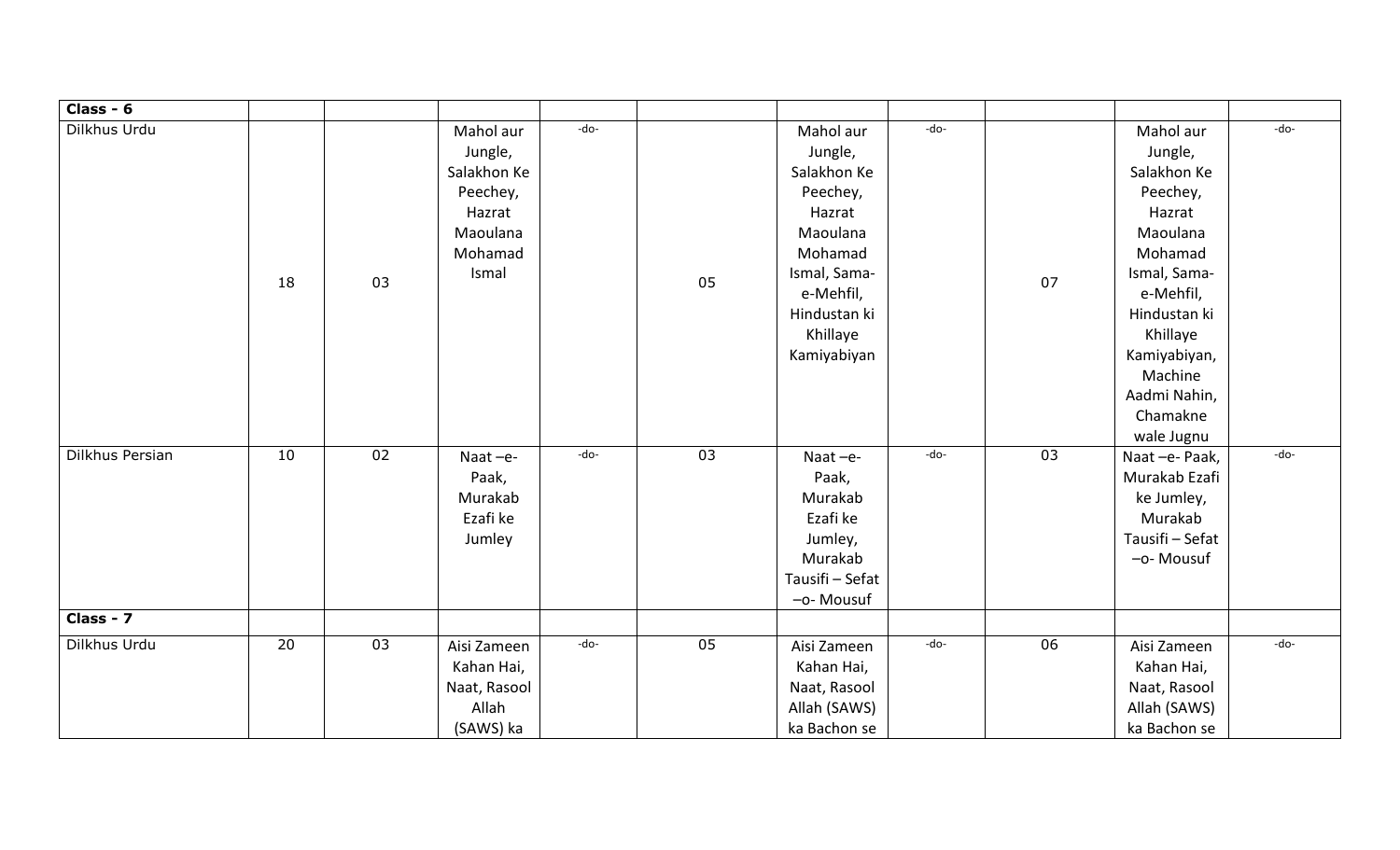|                                             |                 |    | Bachon se<br>Pyar                                                                                           |        |    | Pyar, Aag aur<br>Paani,<br>Sabijiyaon Ka<br>Musaira                                                                                             |        |    | Pyar, Aag aur<br>Paani,<br>Sabijiyaon Ka<br>Musaira,<br>Olympic Khel                                                                                                                                                   |        |
|---------------------------------------------|-----------------|----|-------------------------------------------------------------------------------------------------------------|--------|----|-------------------------------------------------------------------------------------------------------------------------------------------------|--------|----|------------------------------------------------------------------------------------------------------------------------------------------------------------------------------------------------------------------------|--------|
| Dilkhus Persian                             | 12              | 02 | Hamd Bari<br>Tala, Naat-<br>e-Paak                                                                          | -do-   | 03 | Hamd Bari<br>Tala, Naat-e-<br>Paak,<br>Kashoor $-e$ -<br>Ma-<br>Hindustan                                                                       | -do-   | 04 | Hamd Bari<br>Tala, Naat-e-<br>Paak, Kashoor<br>- e- Ma-<br>Hindustan,<br>Marakab<br><b>Tousif Ke</b><br>Jumley                                                                                                         | -do-   |
| Class - $8$                                 |                 |    |                                                                                                             |        |    |                                                                                                                                                 |        |    |                                                                                                                                                                                                                        |        |
| Sham - E - Urdu<br>(Prose+Poetry+Nondetail) | $\overline{23}$ | 05 | Maholiyati<br>Tanafuz,<br>Khawish,<br>Rahmat-e-<br>Allam Hazrat<br>Mohammad,<br>Robot,<br>Musaradah<br>Aman | $-do-$ | 07 | Maholiyati<br>Tanafuz,<br>Khawish,<br>Rahmat-e-<br>Allam Hazrat<br>Mohammad,<br>Robot,<br>Musaradah<br>Aman, Bahar<br>ki Dopahar,<br>Kaast Kari | $-do-$ | 09 | Maholiyati<br>Tanafuz,<br>Khawish,<br>Rahmat-e-<br>Allam Hazrat<br>Mohammad,<br>Robot,<br>Musaradah<br>Aman, Bahar<br>ki Dopahar,<br>Kaast Kari,<br>Aman aur<br>Adam<br>Tasadood,<br>Padosiyon se<br><b>Husn Suluk</b> | $-do-$ |